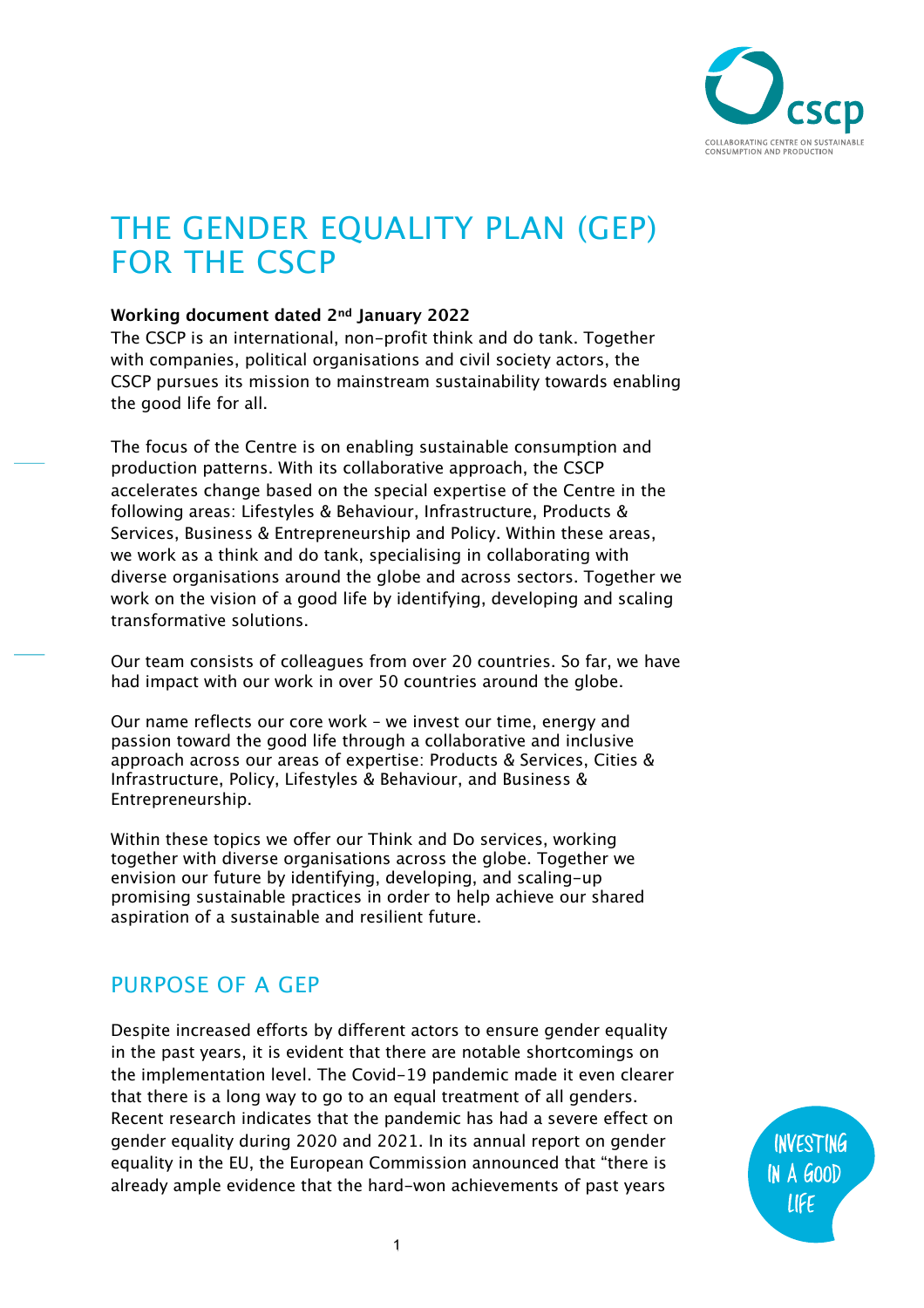

have been 'rolled back' by the pandemic<sup>\*1</sup>. Therefore, it is critical to act now. At the CSCP, gender equality has been an important principle from the beginning. At the CSCP we understand 'gender' primarily as a social construct with multiple facets. Therefore, in our understanding, gender goes beyond the either-or conventional identification as woman or man – or any type of identification. In our CSCP policy we firmly reject any form of discrimination, including particularly gender-based discrimination.

The Gender Equality Plan (GEP) of the CSCP formulates our key targets and measures to promote equal opportunities for all genders. The aim of the GEP is to achieve and maintain equal participation of everyone in their professional life at the CSCP. This includes the filling of open positions on equal terms and based on the quality of the applicants at all qualification and employment levels in every team, the reduction of the underrepresentation of women on panels and private projects, the avoidance of gender-specific disadvantages as well as raising awareness on such potential barriers at the CSCP.

At the CSCP we are already on a good path regarding gender equality. In February 2022 our staff consisted of 36 women and 26 men, 58% and 42% respectively. At the CSCP we believe in flat hierarchies. We keep a good working culture and have our own Code of Conduct that includes shared values, the right to equal opportunities, diversity, and a clear statement that no kind of harassment will be tolerated. Furthermore, we nurture a family-friendly environment with flexible working hours and the possibility to work remotely so that we can thrive in our private as well as our professional lives. The CSCP team members can rely on the "Shoulders", an elected team of four CSCP employees who pay attention to the well-being of their colleagues and can be approached for support.

<sup>&</sup>lt;sup>1</sup> 2021 report on gender equality in the EU  $\overline{I}$  © European Union, 2021, page 83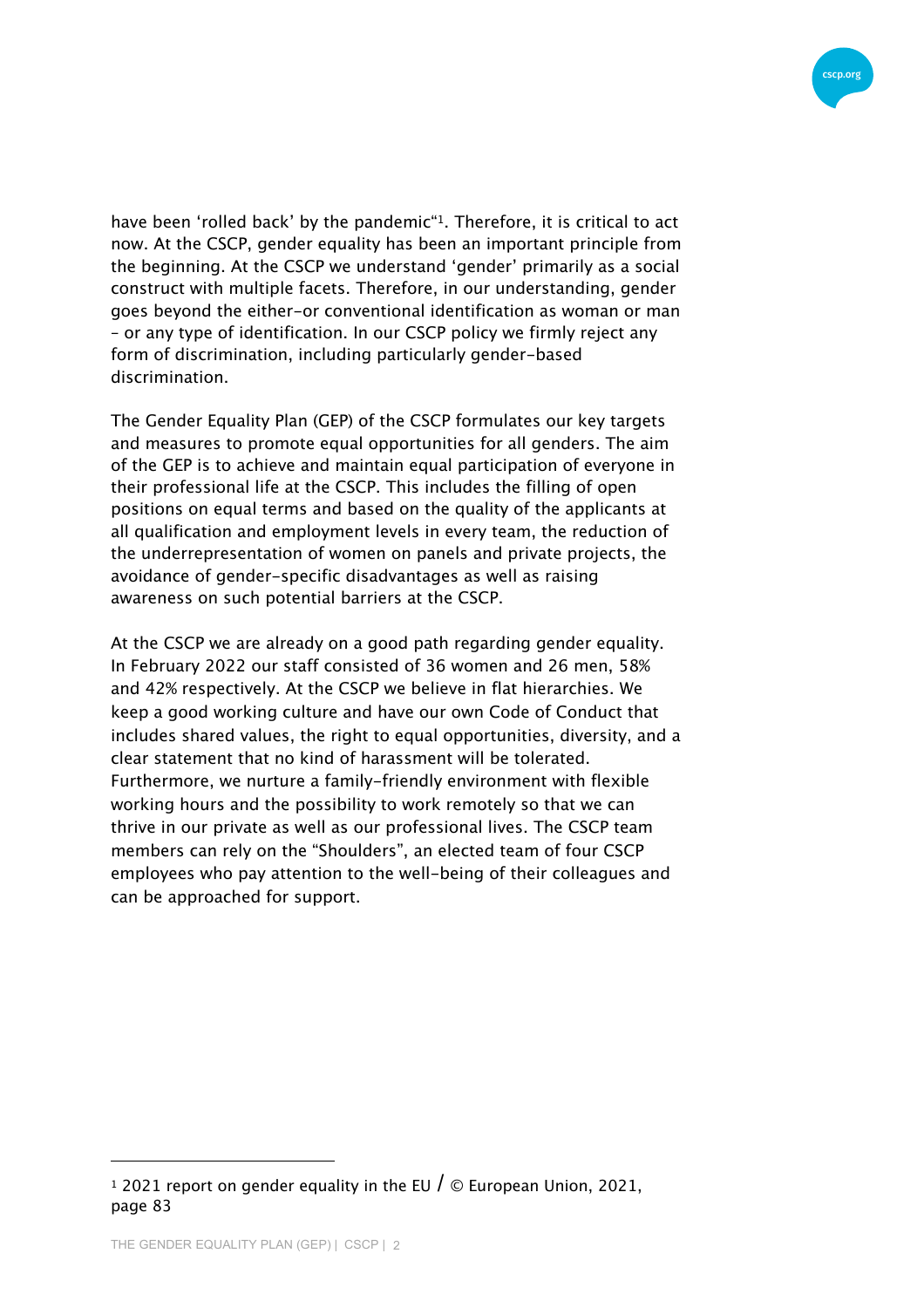

The table below gives an overview on the most relevant gender-related topics and how they are dealt with at the CSCP:

| Gender-             | Status at the                                                                                                                                                                                                                                                      | Relevance (no    | <b>Measure</b>                                                           |
|---------------------|--------------------------------------------------------------------------------------------------------------------------------------------------------------------------------------------------------------------------------------------------------------------|------------------|--------------------------------------------------------------------------|
| related topics      | <b>CSCP</b>                                                                                                                                                                                                                                                        | current issue /  |                                                                          |
|                     |                                                                                                                                                                                                                                                                    | needs to be      |                                                                          |
|                     |                                                                                                                                                                                                                                                                    | monitored /      |                                                                          |
|                     |                                                                                                                                                                                                                                                                    | solved / open)   |                                                                          |
| Gender              | Balance female /                                                                                                                                                                                                                                                   | No current issue | Constant monitoring by                                                   |
| <b>Balance</b>      | male                                                                                                                                                                                                                                                               |                  | data evaluation                                                          |
| Unequal pay         | The CSCP jointly<br>developed a<br>team roles<br>document that<br>provides clarity<br>on payment<br>criteria<br>independent<br>from gender,<br>race etc. With<br>this we aim to<br>make sure that<br>all employees<br>have the same<br>access to<br>opportunities. | No current issue | Payment aligned with the<br><b>Public Sector Collective</b><br>Agreement |
| <b>Awareness of</b> | Clear statement                                                                                                                                                                                                                                                    | Open             | Trainings for all CSCP                                                   |
| gender              | in our CSCP                                                                                                                                                                                                                                                        |                  | members to raise                                                         |
| inequalities        | policy.                                                                                                                                                                                                                                                            |                  | awareness of gender                                                      |
|                     |                                                                                                                                                                                                                                                                    |                  | inequalities / CSCP survey                                               |
|                     |                                                                                                                                                                                                                                                                    |                  | to get a better                                                          |
|                     |                                                                                                                                                                                                                                                                    |                  | understanding what the                                                   |
|                     |                                                                                                                                                                                                                                                                    |                  | team needs regarding                                                     |
|                     |                                                                                                                                                                                                                                                                    |                  | gender equality                                                          |
| Women are           | The CSCP                                                                                                                                                                                                                                                           | Needs to be      | Personnel planning twice a                                               |
| promoted less       | management                                                                                                                                                                                                                                                         | monitored        | year starting in 2022 so we                                              |
| often than          | team consist of                                                                                                                                                                                                                                                    |                  | can keep a good balance.                                                 |
| men                 | three women                                                                                                                                                                                                                                                        |                  |                                                                          |
|                     | and two men.                                                                                                                                                                                                                                                       |                  |                                                                          |
| Fear of asking      | Internal                                                                                                                                                                                                                                                           | No current issue | Option to include Head of                                                |
| to be paid          | feedback culture                                                                                                                                                                                                                                                   |                  | Units (HoU) in contract talks                                            |
| what you're         | to strengthen                                                                                                                                                                                                                                                      |                  | for more perspectives, plus                                              |
| worth               | the individual's                                                                                                                                                                                                                                                   |                  | payment aligned with team                                                |
|                     | perception of                                                                                                                                                                                                                                                      |                  | roles.                                                                   |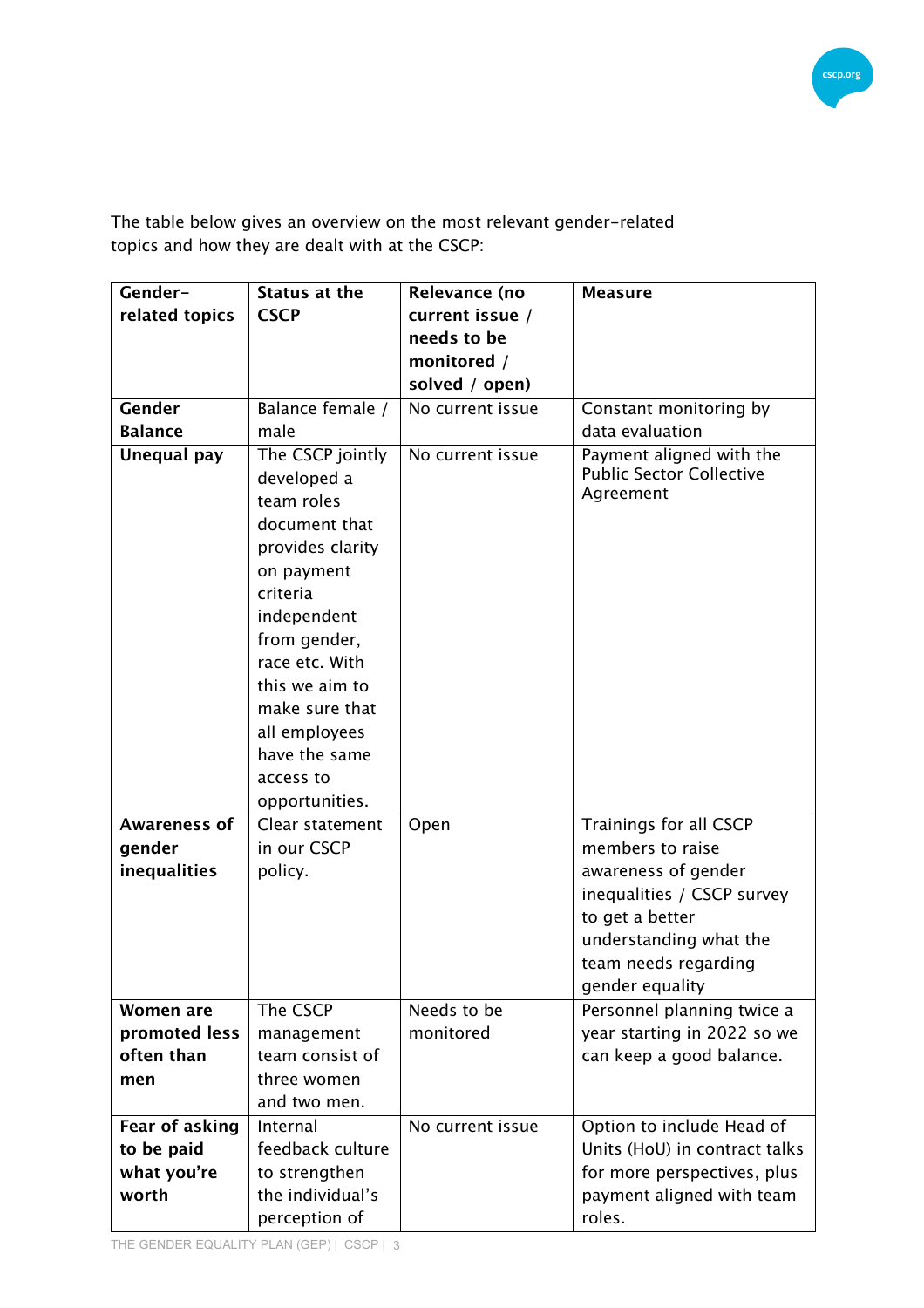

|                        | their own          |                  |                             |
|------------------------|--------------------|------------------|-----------------------------|
|                        | performance.       |                  |                             |
| <b>Incidents of</b>    | Since the          | No current issue | Zero tolerance, open        |
| harassment             | founding of the    |                  | culture, feedback training  |
| and                    | CSCP no case of    |                  | and "Shoulders" to ensure   |
| discrimination         | harassment or      |                  | that negative experiences   |
|                        | discrimination.    |                  | can be voiced and conflicts |
|                        |                    |                  | settled.                    |
| Use of                 | <b>Not</b>         | Open             | The GEP team will set up    |
| gender-                | implemented yet    |                  | guidelines for the use of   |
| inclusive              | in a consistent    |                  | gender-inclusive language   |
| language               | way                |                  | at the CSCP by the end of   |
|                        |                    |                  | 2022                        |
| <b>Difficulties in</b> | The CSCP offers    | No current issue |                             |
| aligning               | great flexibility: |                  |                             |
| professional           | part-time          |                  |                             |
| and private            | working, flexible  |                  |                             |
| situations             | working hours,     |                  |                             |
|                        | and a flexible     |                  |                             |
|                        | switch between     |                  |                             |
|                        | office and         |                  |                             |
|                        | home-office        |                  |                             |

Despite the progress and measures set out above there is still room for further improvement. These fields of improvement are set out as part of our goals for the time period 2022 - 2027:

**1. Raise awareness on gender inequality in our daily and work life (applicable to all CSCP employees)**

**2. Implement a gender-inclusive language in our written and spoken English and German conversations, presentations and correspondences**

**3. Conduct personnel planning twice a year**

**4. Get a better overview over the needs of the CSCP team regarding gender equality**

**5. Strengthen competence on legal and general HR topics such as parental leave, maternity protection, etc.**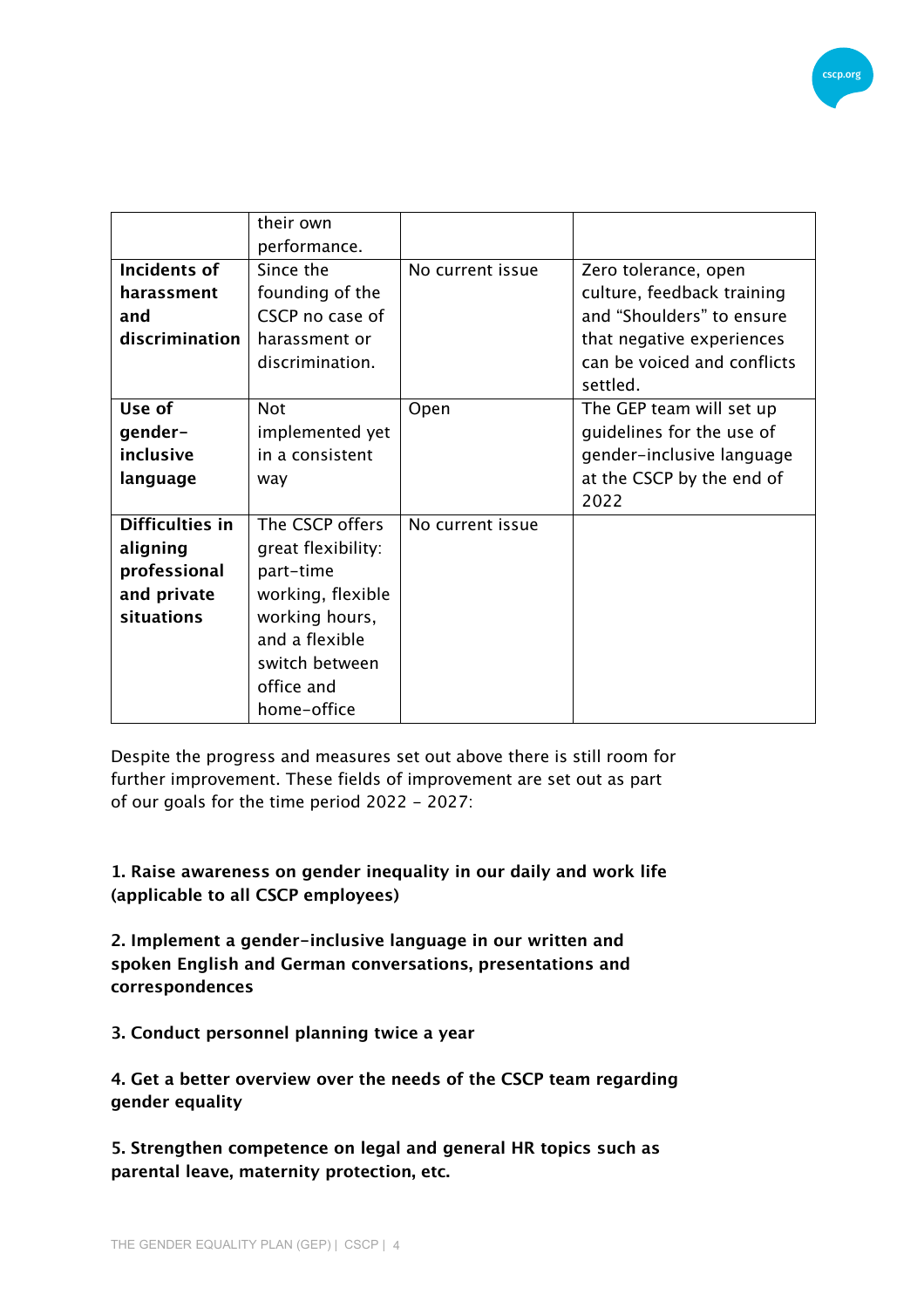

#### **Targets and measures in detail:**

## **Target 1: Raise awareness on gender inequality in our daily and work lives for all CSCP employees**

#### **Measure 1:**

In order to successfully raise awareness on gender inequalities it is important to offer our employees regular trainings on the topic. This can be in the form of workshops, brown bag meetings with staff members or external professionals, presentations by the gender equality team in our Coordination Meetings or other creative formats (quizzes or short films) to sharpen our view on the topic. These events should be carried out regularly, but at least 4 times a year, and it will be mandatory for all CSCP members to join at least one of those events. The Gender equality team will provide a list of events in the beginning of every year.

The trainings could be used not only to raise awareness of imbalances, but also help empower every individual in our organisation to deal with and tackle these inequalities. In the process of our data evaluation, we found out that ongoing projects in the private sector are still dominated by men. We have to evaluate now why this still is the case and what we can do to find a good balance for these kinds of projects as well. This can be done by using the HR-survey (target 4) as an instrument to get feedback directly from our team members.

All measures will be recorded where it is possible and will be provided to CSCP newcomers so that we are all on the same level of understanding the importance of gender equality in our organisation and in general.

New and more precise guidelines for our panel discussions will need to be set up by the GEP team as well in order to make sure that we have a good balance regarding the gender and competence of our panel participants.

**Target 2: Implementing a gender-inclusive language in our written and spoken communication in English and German by the end of 2022**

## **Measures 2:**

Language use does not only convey realities, it also helps construct them in the first place. By introducing a gender-inclusive language in our written and spoken communication we show that we are strongly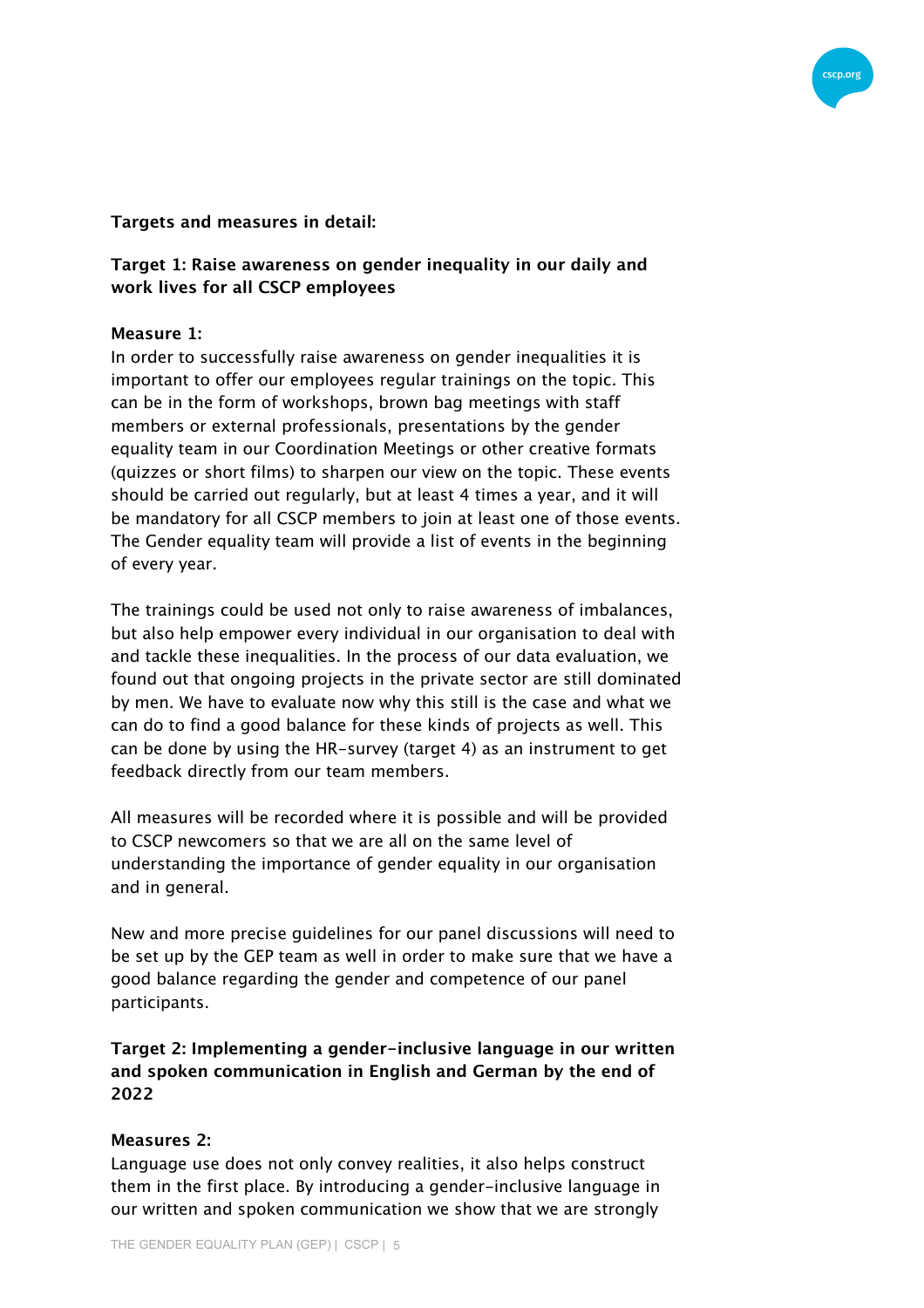

committed to gender equality. As part of this, the CSCP will set up a guideline for the use of gender inclusive language. The CSCP will introduce guidelines how to avoid gendered language and institutionalise the new practice through a series of workshops. The key goal will be to make a gender-inclusive language the norm in all upcoming written, verbal and visual communications.

#### **Target 3: Personnel planning twice a year starting in 2022**

#### **Measures 3**:

To create a good gender balance but also a competent team, we are planning to monitor personnel distribution throughout all CSCP teams and make adjustment where needed. This will also influence our recruiting, namely by looking that hiring decisions are also based on a good gender balance in addition to the competence criteria.

Starting from the beginning of 2022, we will carry personnel planning twice a year – in the beginning and in the middle of the year.

## **Target 4. Get a better overview on the needs of the CSCP team members regarding gender equality**

#### **Measure 4:**

Our Shoulders carry a survey with the entire CSCP team every second year in order to measure the team's wellbeing and detect areas for improvement. As of 2022, new questions related to gender equality will be added to the survey. The Shoulders will work on the specific questions and can include other team members as well. Every team member will have access to the results of the survey, which will be shared as part of our Coordination Meetings. There will also be opportunities for discussion and improvement, if needed.

## **Target 5: Strengthen competences on legal and general HR topics such as parental leave, maternity protection, etc.**

#### **Measure 5:**

To be able to best support CSCP employees on questions regarding maternity protection, parental leave, etc. we aim to raise our internal capacities by extensively training a CSCP team member on the topic.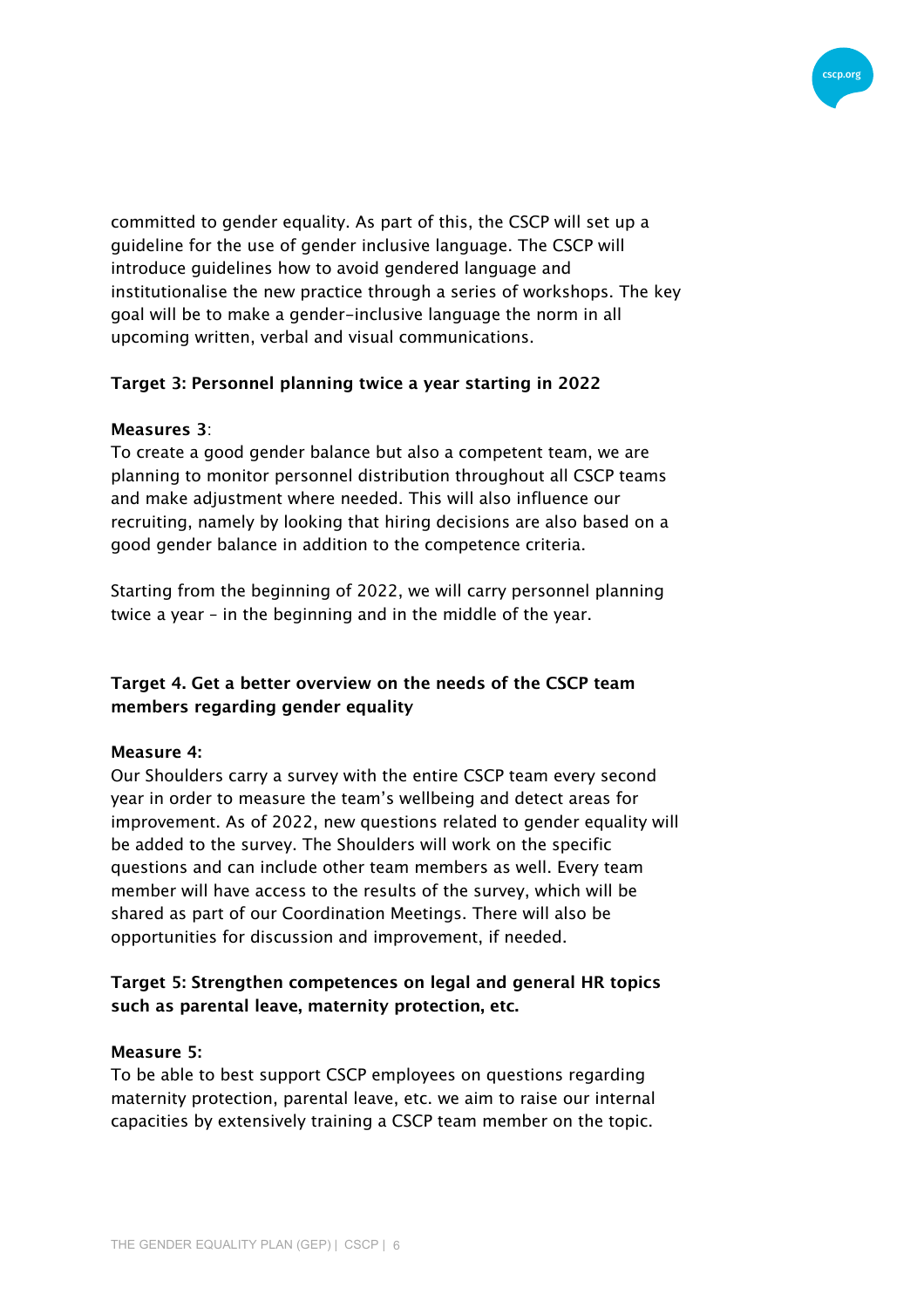

## **Appendix**

## **Working Culture & Code of conduct at the CSCP**

Our Code of Conduct has been in place since 2019 and represents what the CSCP stands for. From the beginning, topics closely related to gender equality such as a no-harassment and no-bullying policy and the importance of a sustainable work-life-balance have been at the core of our values:

#### **Shared Values**

Sustainability is our passion and we are here to have a positive impact. We are committed to a bigger goal – this is what unites and guides us. We respect, trust, support and rely on each other, and we treat our clients and partners the same way. We are mindful of our weaknesses, and we focus on each other's strengths.

#### **Cooperation, Collaboration, and Partnerships**

We think as individuals, but work collaboratively. We connect the dots, think beyond our projects, and trailblaze new paths. We match the right ideas with the right people to create the impact that really matters internally and externally.

## **Equal Opportunity and diversity**

At the CSCP, we believe in equality. We invite new team members based on their skills, passion and willingness to work towards our mission and vision, no matter their gender, race, sexual orientation, disability or anything else that appears to set us apart. We enjoy the diversity that all people bring on board. Therefore, we do not accept any form of discrimination!

## **Open Door Organisation**

We pride ourselves on being open.

If anyone of the CSCP members has a question, an idea or a suggestion that could positively influence our work, they should not hesitate to talk to their colleagues, Head of Unit, Michael Kuhndt or the "Shoulders" about it.

#### **Harassment, Discrimination, and Bullying**

The CSCP does not allow harassment or bullying in any form - verbal, physical, or visual. We treat each other with courtesy and respect even when we disagree. If any of us feels uncomfortable with the way they are being treated by anyone, we encourage to seek advice and help from the Head of Unit, Michael Kuhndt or the "Shoulders".